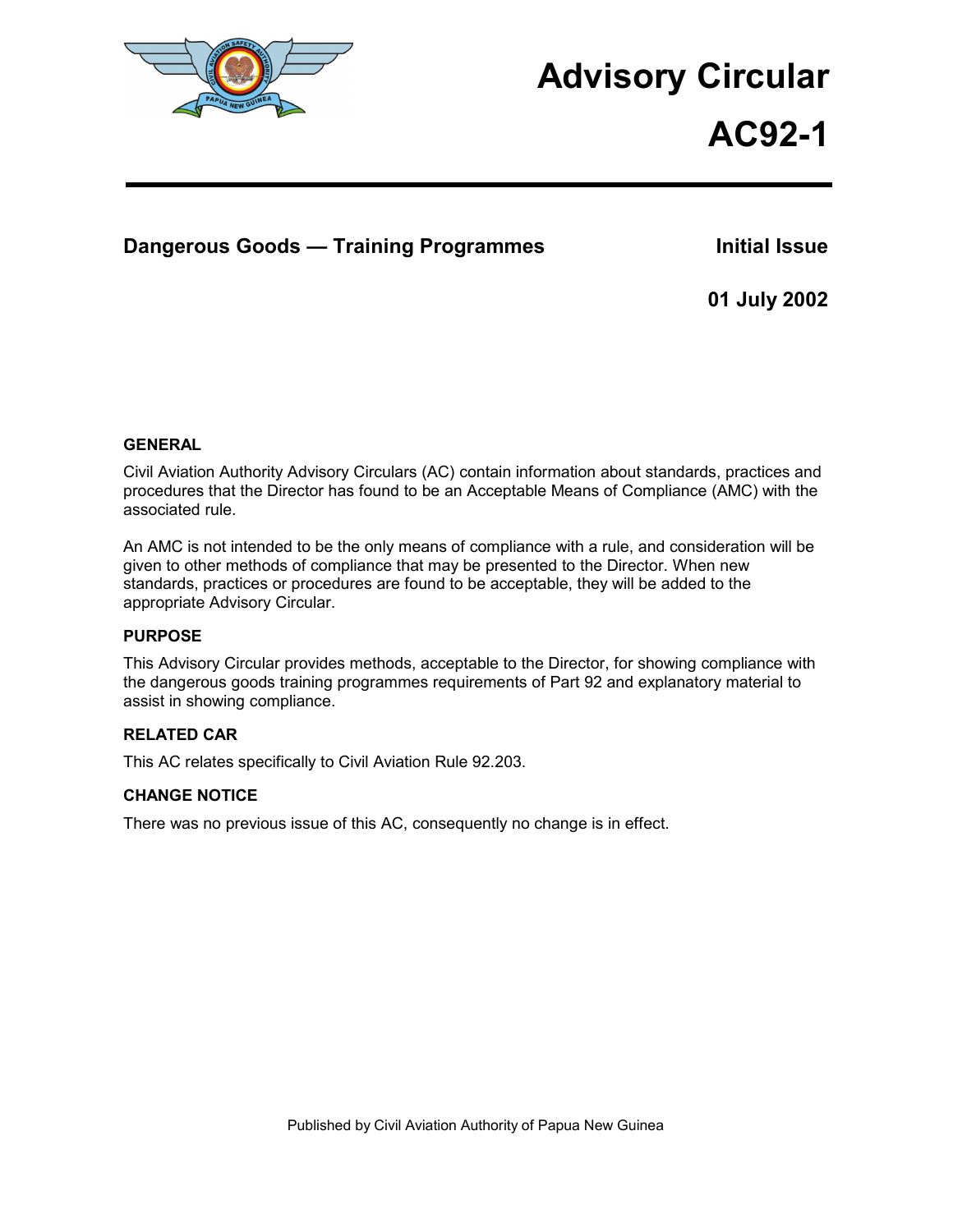# **Table of Contents**

#### **INTRODUCTION**

#### 1 General 2

|              | 1.1 |                            |   |
|--------------|-----|----------------------------|---|
|              | 1.2 |                            |   |
|              | 1.3 |                            |   |
|              | 1.4 |                            |   |
|              | 1.5 |                            |   |
| $\mathbf{2}$ |     | <b>Training programmes</b> | 3 |
|              | 2.1 |                            |   |
|              | 2.2 |                            |   |
|              | 2.3 |                            |   |
|              | 2.4 |                            |   |
|              | 2.5 |                            |   |
|              |     |                            |   |
|              |     |                            |   |
|              |     |                            |   |
|              |     |                            |   |
|              | 3   |                            |   |
|              | 4   |                            |   |
|              | 5   |                            |   |
|              |     |                            |   |

 $\mathbf{2}$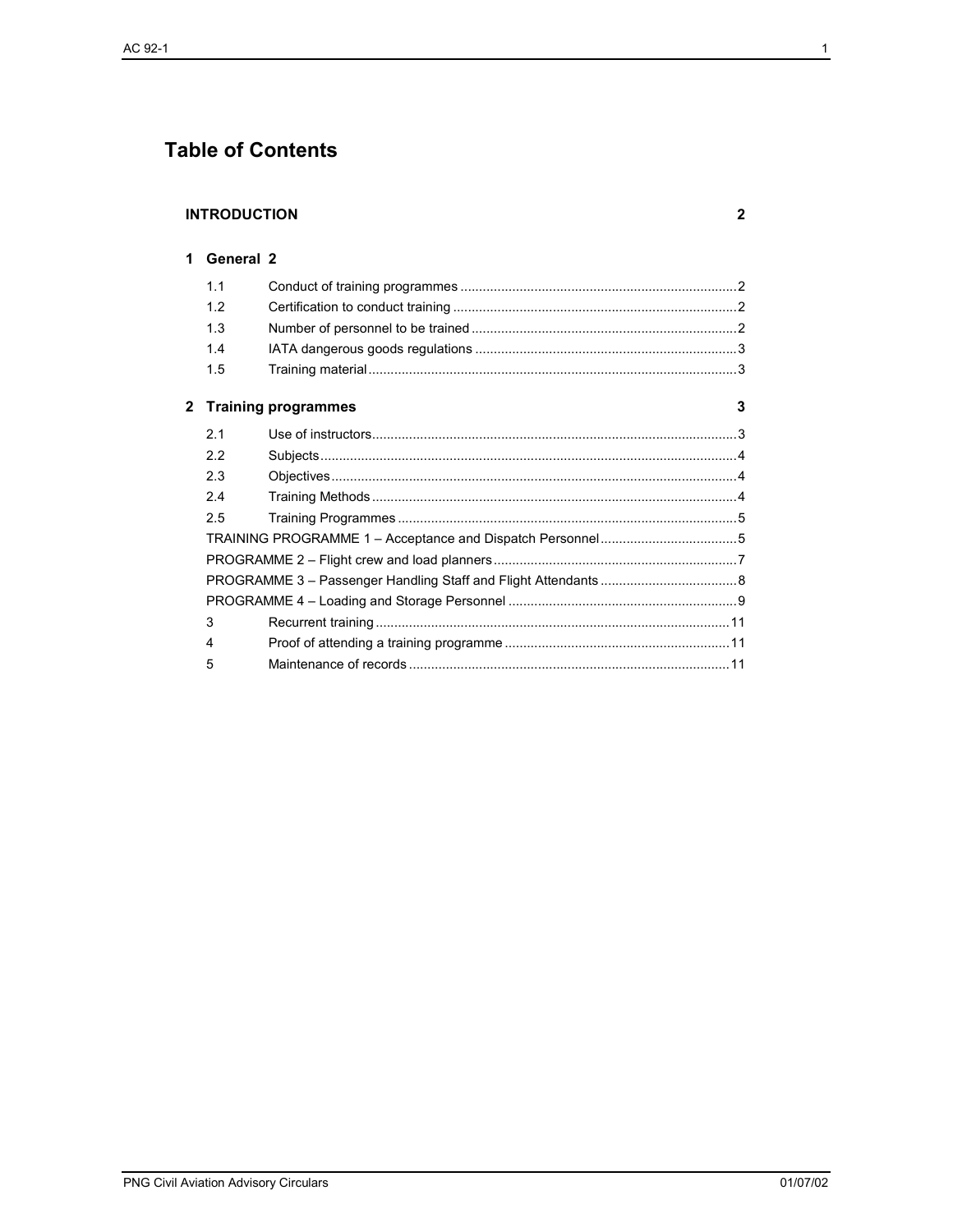# **INTRODUCTION**

Civil Aviation Rule Part 92 is the legislation on the safe carriage of dangerous goods by air.

Each person involved in the carriage of dangerous goods by air needs training to appreciate the risks involved and the need to strictly comply with the rules. If this training is not undertaken there could be very unfortunate consequences, as the aviation industry has learned from hard experience. Certain articles and substances are classified as dangerous goods as they are highly combustible, toxic, explosive or corrosive. If such goods are not properly identified, packaged, and loaded, they are potentially hazardous to the aircraft and its occupants and the effect could be catastrophic as has occurred in more than one instance.

Properly planned and maintained dangerous-goods training programmes are an essential means of ensuring that the carriage of dangerous goods by air will not be a hazard to the aircraft or its occupants.

# **1 General**

#### **1.1 Conduct of training programmes**

Dangerous-goods training programmes for personnel assigned duties by the holder of an air operator certificate issued under Part 119, or the certificate holders handling agent involving dangerous goods, are required to be conducted by—

- (1) the Part 119 certificate holder where the holder is authorised to provide dangerous goods training; or
- (2) the holder of an aviation training certificate issued under Part 141.

Dangerous-goods training programmes for personnel assigned duties involving dangerous goods by other than the holder of an air operator certificate or the certificate holders handling agent are required to be conducted by—

- (1) the holder of an aviation training certificate issued under Part 141; or
- (2) the holder of a current IATA dangerous goods training accreditation.

#### **1.2 Certification to conduct training**

Applicants for, or holders of, certificates under Part 119 or 141 will be authorised to conduct dangerousgoods training programmes subject to an acceptable submission detailing—

- the training programmes to be conducted
- training programmes curriculum
- qualification and experience of instructors to be used

An organisation may wish to limit its training to certain programmes and this would be reflected in the certification given.

#### **1.3 Number of personnel to be trained**

The rules require all personnel employed by—

- regular shippers of dangerous goods and their agents
- operators who accept dangerous goods for carriage by air
- handling agents who accept dangerous goods for carriage by air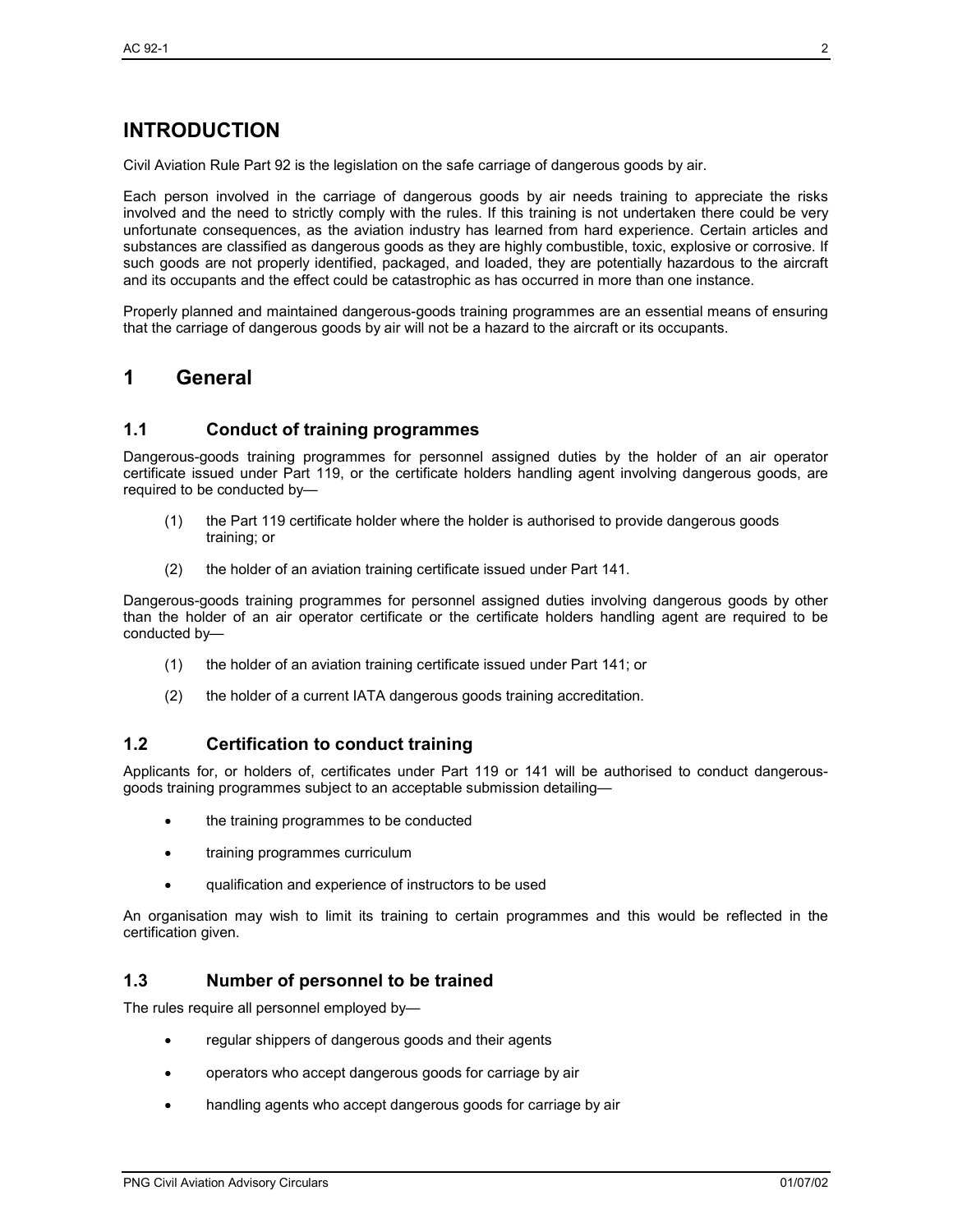- agencies, organisations and persons, other than operators, involved in processing or carrying either passengers or cargo
- agencies involved in the security screening of passengers and their baggage

who conduct a function associated with the carriage of dangerous goods by air, to have satisfactorily completed a dangerous-goods training programme and thereafter dangerous-goods recurrent training every two years.

# **1.4 IATA dangerous goods regulations**

The IATA Dangerous Goods Regulations is the IATA version of the ICAO Technical Instructions with some additional material developed by its member airlines. In particular, the IATA document specifies the Dangerous Goods Document that includes the Shippers declaration that IATA member airlines and parties to the IATA Interline Agreement-Cargo require to accompany consignments of dangerous goods.

Most operators use the IATA Dangerous Goods Regulations in their day-to-day handling of dangerous goods and this is usually reflected in their training programmes. It is acceptable to use the IATA regulations for training. But aircraft operators and regular shippers should ensure that the syllabus accurately reflects the requirements contained in those parts of the Technical Instructions incorporated in the rules.

# **1.5 Training material**

ICAO and IATA have jointly developed training documents in support of the provisions contained in Annex 18 to the Convention on International Civil Aviation. These documents have been produced to help achieve a world-wide uniform level of training. They cover all aspects of handling and carriage of dangerous goods by air and particularly to assist those responsible for the establishment of training programmes. There are four books, each developed for training a particular category of personnel involved in the carriage of dangerous goods by air. They are of a self study type.

The four books are:

| Book 1: | Shippers, Cargo Agents and Operator's Cargo Acceptance Staff |
|---------|--------------------------------------------------------------|
| Book 2: | Load Planners and Flight Crew                                |
| Book 3: | Passenger Handling Staff and Flight Attendants               |
| Book 4: | Loading and Warehouse Personnel                              |

# **2 Training programmes**

#### **2.1 Use of instructors**

The instructor used for dangerous-goods training should have—

- (1) Successfully completed at least a cargo acceptance personnel dangerous-goods training course; and
- (2) Successfully completed a course in instructor techniques; and
- (3) Experience in the function to which the training relates; or
- (4) a current IATA dangerous goods training accreditation.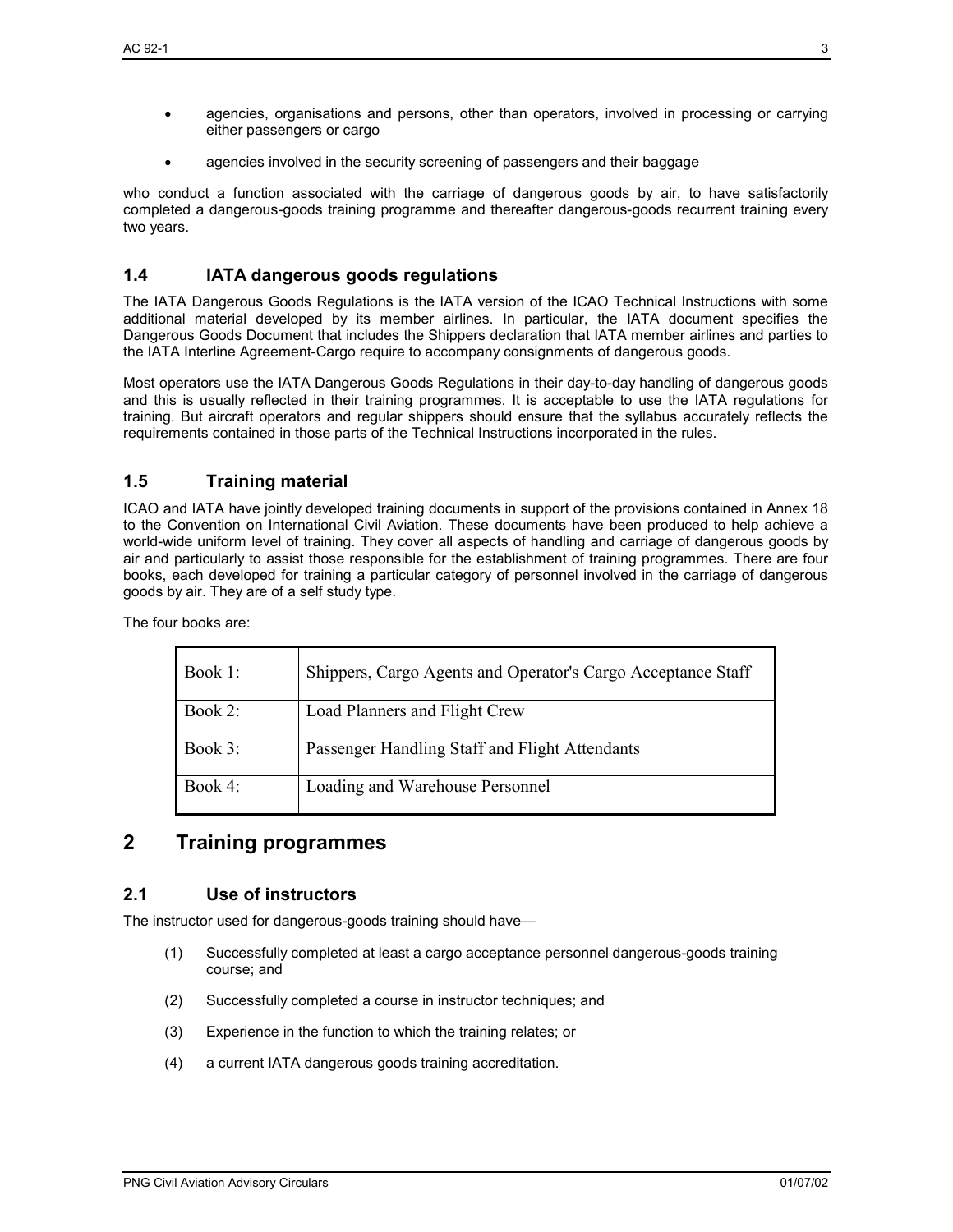# **2.2 Subjects**

Training programmes should address the following subjects—

- programme objectives
- detailed description of the programme contents
- training techniques used
- training aids used
- method of determining student knowledge and, where applicable, competence.

# **2.3 Objectives**

The following are objectives that should be achieved by participants successfully completing the course. These objectives are of general applicability and need to be adjusted to the participants specific function—

- an understanding of the legal requirements and responsibilities
- a realisation that some substances and articles are forbidden for carriage by air or have limitations concerning their carriage
- a recognition that some substances and articles have dangerous characteristics and that there are classes of dangerous goods with accepted criteria;
- the ability to identify the requirements of the list of dangerous goods
- an awareness of, and ability to act, on notified variations to the Technical Instructions
- an understanding of the requirements for packing, including the Packing Instructions
- an appreciation of the specifications for packagings and an understanding of their testing and marking
- the ability to identify the requirements concerning marking and labelling of packages
- an appreciation of the information to be included on the transport documents
- an understanding of the procedures for accepting dangerous goods for carriage by air, including the use of a check list
- the ability to recognise occasions when dangerous goods should be inspected and, appreciation of decontamination procedures
- an awareness of, and the ability to follow, loading instructions
- a realisation of what information needs to be communicated regarding dangerous goods
- an awareness of the requirements for the reporting of dangerous-goods incidents and accidents

#### **2.4 Training Methods**

Training may be given in various forms and can be provided by means such as self study guides, class room instruction, video or computer based learning or a combination of these forms. The training should culminate in a class room where each participant is required to demonstrate their knowledge and competence with the functions to be undertaken.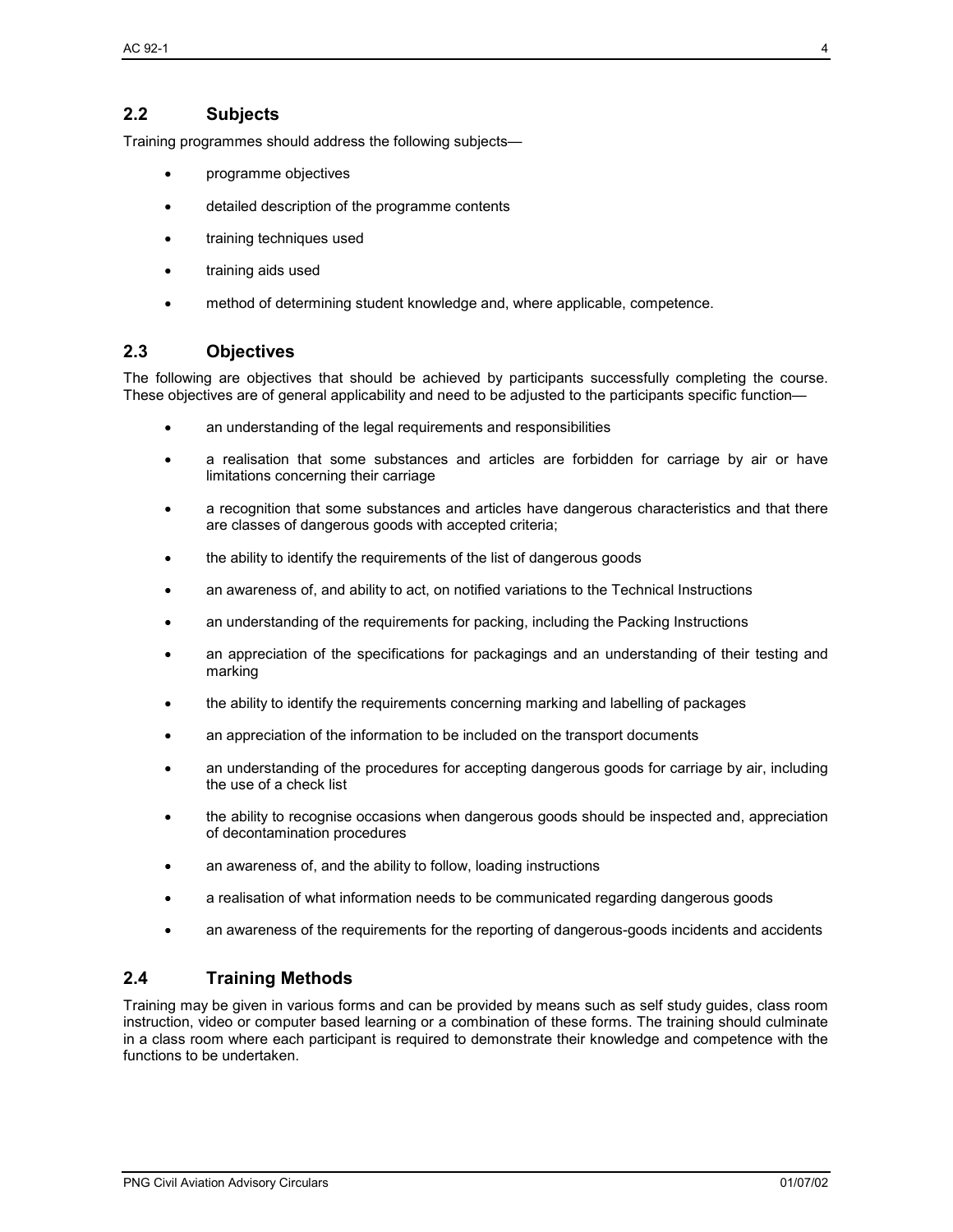# **2.5 Training Programmes**

The following training programmes should be used as a basis of training programmes for the category of the personnel shown. The training programmes are not restricted to the following and each programme will need to be adjusted as necessary to fit the needs of the group.

#### **TRAINING PROGRAMME 1 – Acceptance and Dispatch Personnel**

- (1) General information and course introduction
- (2) PNG legislation
- (3) International recommendations
	- ICAO Technical Instructions
	- **IATA Regulations**
	- UN Recommendations
- (4) Application and relationship of International recommendations with PNG legislation
- (5) Contents of the Regulations
	- Definition
	- Applicability
	- Limitations
- (6) Dangerous Goods Classes and Divisions
	- Definition of classes
	- Packing groups
	- **Classification**
	- **Identification**
	- List of dangerous goods
	- How to use the list of dangerous goods
	- Mixtures and solutions with a single hazard
	- Mixtures and solutions with a multiple hazard
- (7) Packing Requirements
	- UN specification packagings
	- Limited quantity packagings
	- Non-specification packagings
	- Checking the packaging of dangerous goods shipments
	- Specification package markings
	- Different dangerous goods in one outer package
	- **Overpacks**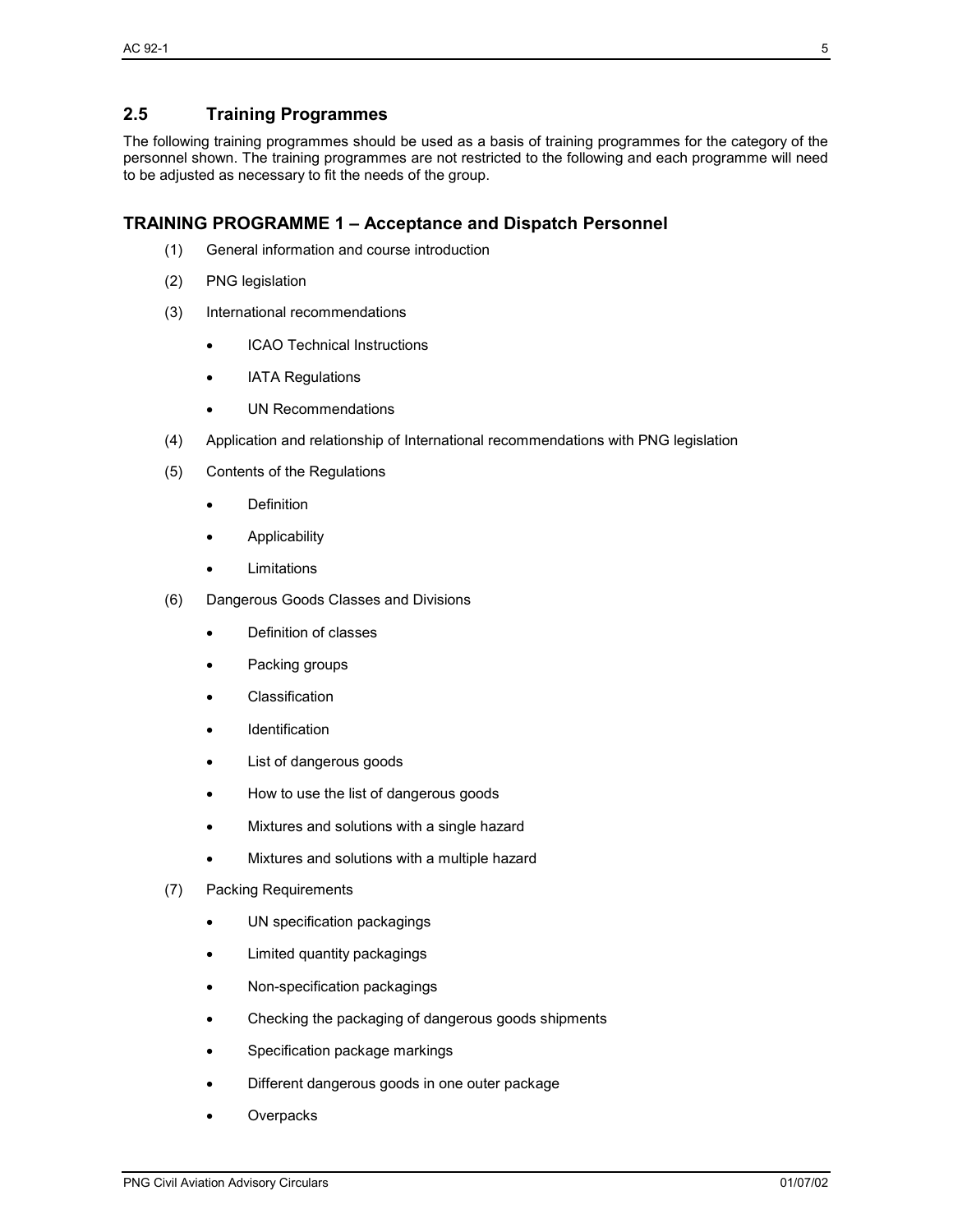- General marking requirements
- General labelling requirements
- Overpacks
- (9) Documentation
	- Shippers declaration for dangerous goods
	- Air waybill
- (10) Radioactive Material
	- Units of measurement
	- Description of radioactive material
	- Types of packages
	- Quantity limitations Type "A" packages
	- Excepted package of radioactive material
	- Transport index
	- Marking and labelling
	- Documentation
- (11) State and Operator Variations
	- Responsibilities
	- State variations
	- Operator variations
	- Procedures
- (12) Checking Procedure
	- Acceptance check lists
	- Acceptance checking procedure
- (13) Excepted Quantities
	- Classes and divisions of dangerous goods not permitted
	- Package quantity limits
	- Different dangerous goods packed in the same outer package
	- **Labelling**
	- Air waybill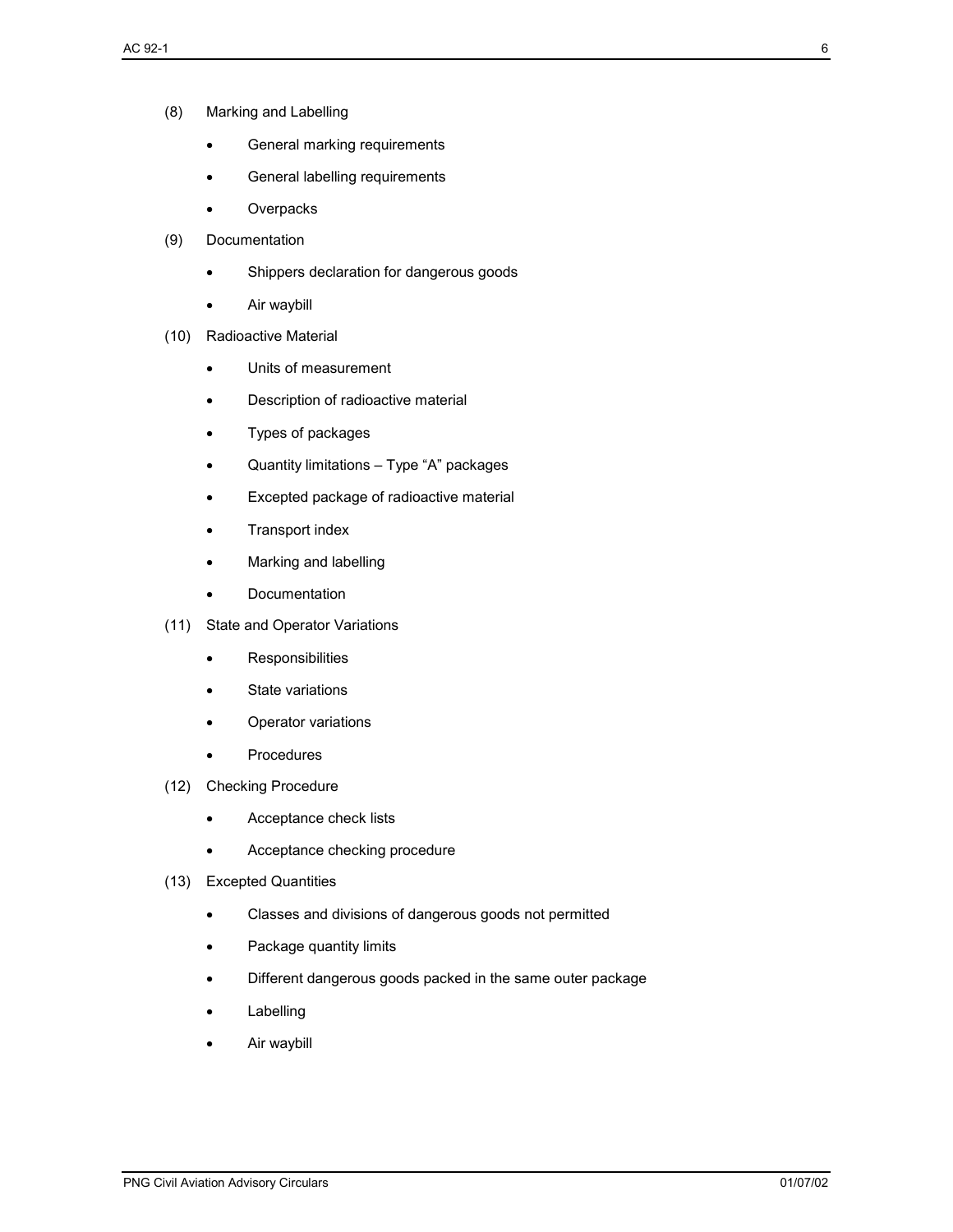- (14) Dangerous Goods Emergency Procedures
	- **Procedures**
	- Dangerous goods emergency response

#### **PROGRAMME 2 – Flight crew and load planners**

- (1) General information and course introduction
- (2) PNG legislation
- (3) International recommendations
	- ICAO Technical Instructions
	- IATA Regulations
- (4) Dangerous Goods
	- Definition
	- Dangerous goods acceptable
	- Dangerous goods forbidden under any circumstances
	- Dangerous goods forbidden unless exempted
	- Dangerous goods excepted
	- Dangerous goods in limited quantities
	- State and operator variations
- (5) Classes and Divisions
	- Definitions
	- Complete list of classes and divisions
	- List of dangerous goods
	- **Classification**
	- List of dangerous goods
	- Breakdown of list of dangerous goods
- (6) Packing
	- General packing requirements
	- Methods of packing
	- Types of packaging
- (7) Marking
	- General marking requirements
	- Specification package marking
	- Package use marking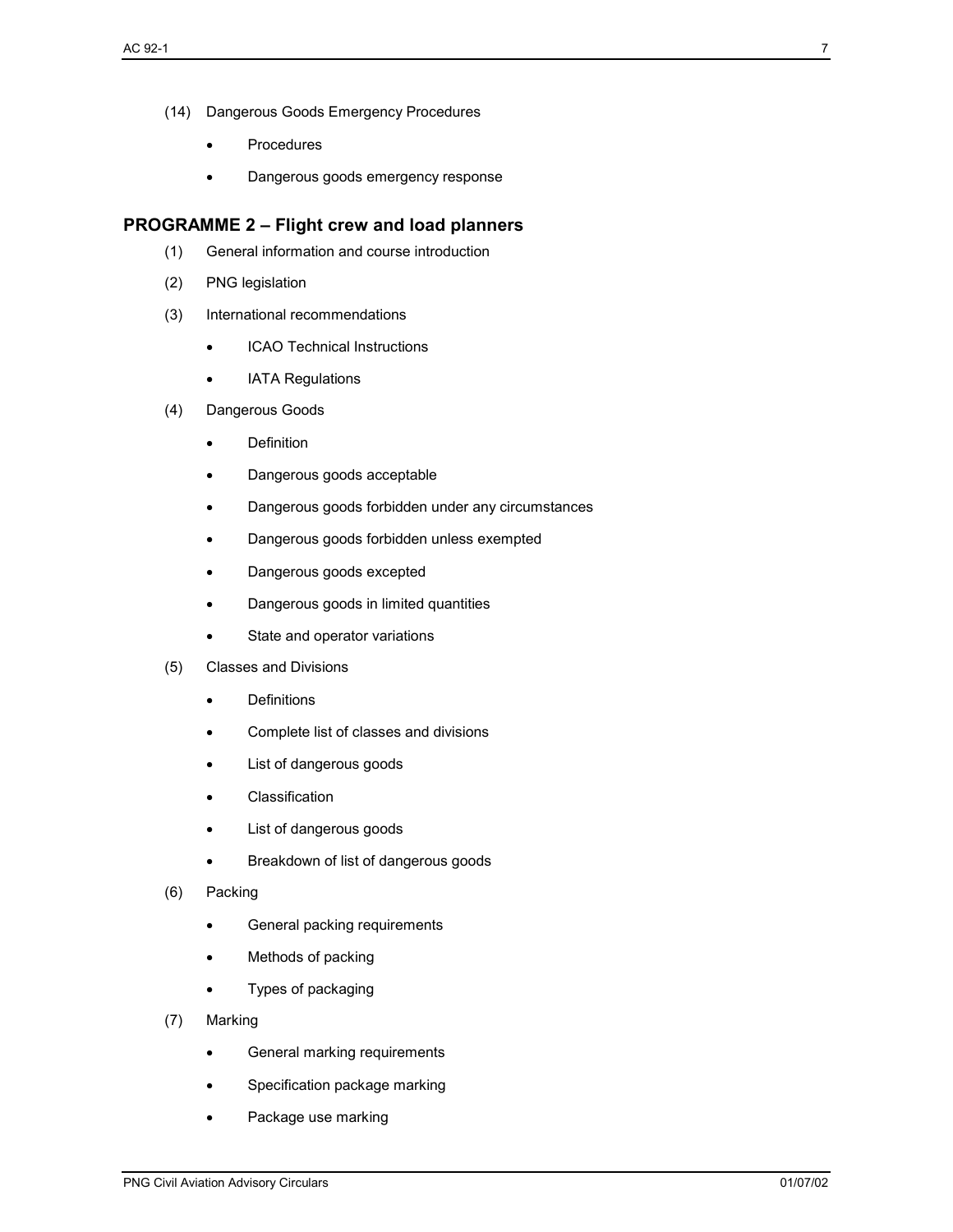- (8) Labelling
	- General labelling requirements
	- Hazard labels
	- Handling labels
	- Labelling of unit load device containing dangerous goods
- (9) Loading and Stowage
	- Inspection of packages of dangerous goods
	- Securing of dangerous goods packages
	- Loading restrictions on flight deck and for passenger aircraft
	- Loading on cargo aircraft
	- Loading of incompatible dangerous goods
	- Loading of packages containing liquid dangerous goods
	- Stowage of poisonous (toxic) and infectious substances
	- Loading and stowage of radioactive materials
	- Loading of magnetised materials
	- Loading of dry ice
	- Loading of self inflating life raft or aircraft survival kit or aircraft evacuation slide
	- Loading of live animals with dangerous goods
	- Loading of expandable polymeric beads
	- Loading of wheelchairs and other battery powered mobility aids
- (10) Provision of Information
	- Information to pilot in command
	- Information by pilot in command in case of in flight emergency
- (11) Dangerous Goods Emergency Response
	- Procedures

# **PROGRAMME 3 – Passenger Handling Staff and Flight Attendants**

- (1) General information and course introduction
- (2) PNG legislation
- (3) International recommendations
	- ICAO Technical Instructions
	- **IATA Regulations**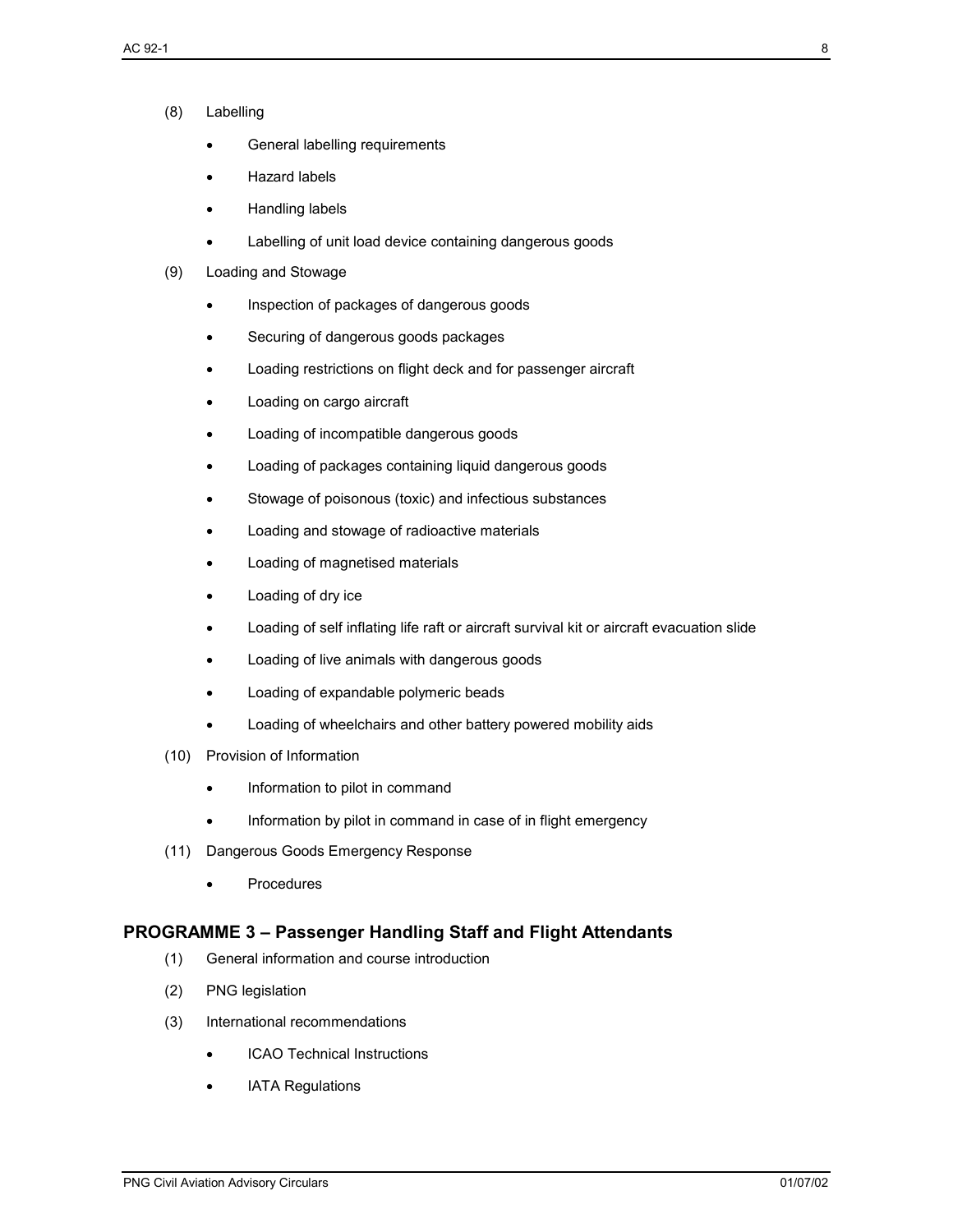- (4) Dangerous Goods
	- Definition
	- Dangerous goods acceptable
	- Dangerous goods forbidden under any circumstances
	- Dangerous goods forbidden unless exempted
	- Dangerous goods excepted
	- Dangerous goods in excepted quantities
- (5) Classes and Divisions
	- Definitions
	- Complete list of classes and divisions
- (6) Hidden Dangerous Goods
	- Dangerous goods in passengers baggage
	- Passenger baggage requiring special packaging
	- Passenger baggage bearing a dangerous goods mark or label, or both
	- Information to passengers
- (7) Dangerous Goods Emergency Response
	- Procedures

# **PROGRAMME 4 – Loading and Storage Personnel**

- (1) General information and course introduction
- (2) PNG legislation
- (3) International recommendations
	- ICAO Technical Instructions
	- IATA Regulations
- (4) Dangerous Goods
	- **Definition**
	- Dangerous goods acceptable
	- Dangerous goods forbidden under any circumstances
	- Dangerous goods forbidden unless exempted
	- Dangerous goods excepted
	- Dangerous goods in excepted quantities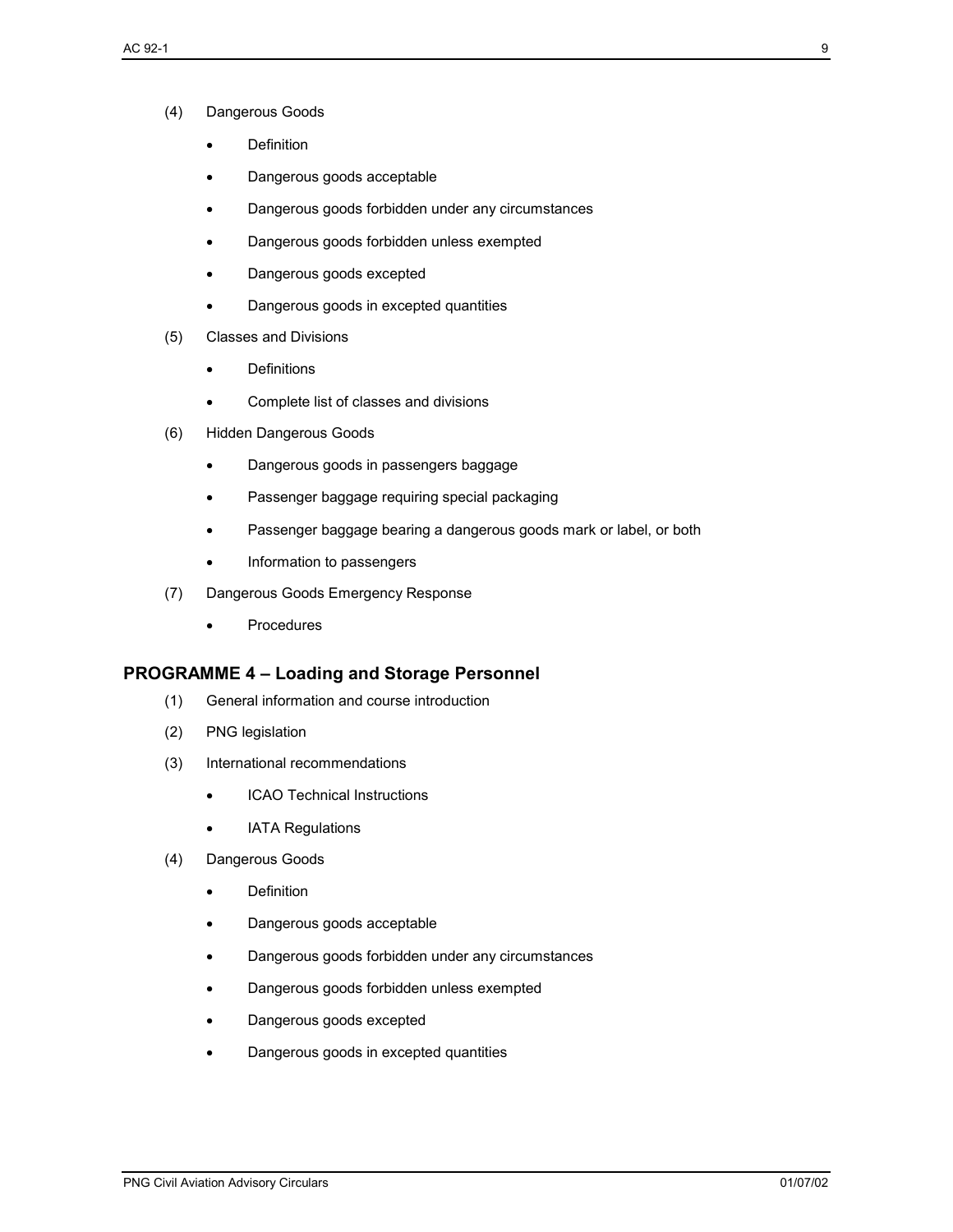- (5) Classes and Divisions
	- **Definitions**
	- Complete list of classes and divisions
- (6) Marking and Labelling
	- General marking requirements
	- General labelling requirements
	- Hazard labels
	- Handling labels
	- labelling of unit load devise containing dangerous goods
- (7) Inspection
	- Inspection of packages of dangerous goods
	- Procedures in case of damage or spillage, or both
	- Emergency handling
	- Emergency procedures
- (8) Storage and Loading
	- Securing of dangerous goods packages
	- Loading restrictions on flight deck and for passenger aircraft
	- Loading on Cargo Aircraft
	- Loading of incompatible dangerous goods
	- Organic peroxides of Division 5.2 and self reacting substances of Division 4.1
	- Loading of packages containing liquid dangerous goods
	- Stowage of poisonous (toxic) and infectious substances
	- Loading and stowage of radioactive materials
	- Loading of magnetised materials
	- Loading of dry ice
	- Loading of self inflating life raft or aircraft survival kit or aircraft evacuation slide
	- Loading of live animals with dangerous goods
	- Loading of expandable polymeric beads
	- Loading of wheelchairs and other battery powered mobility aids